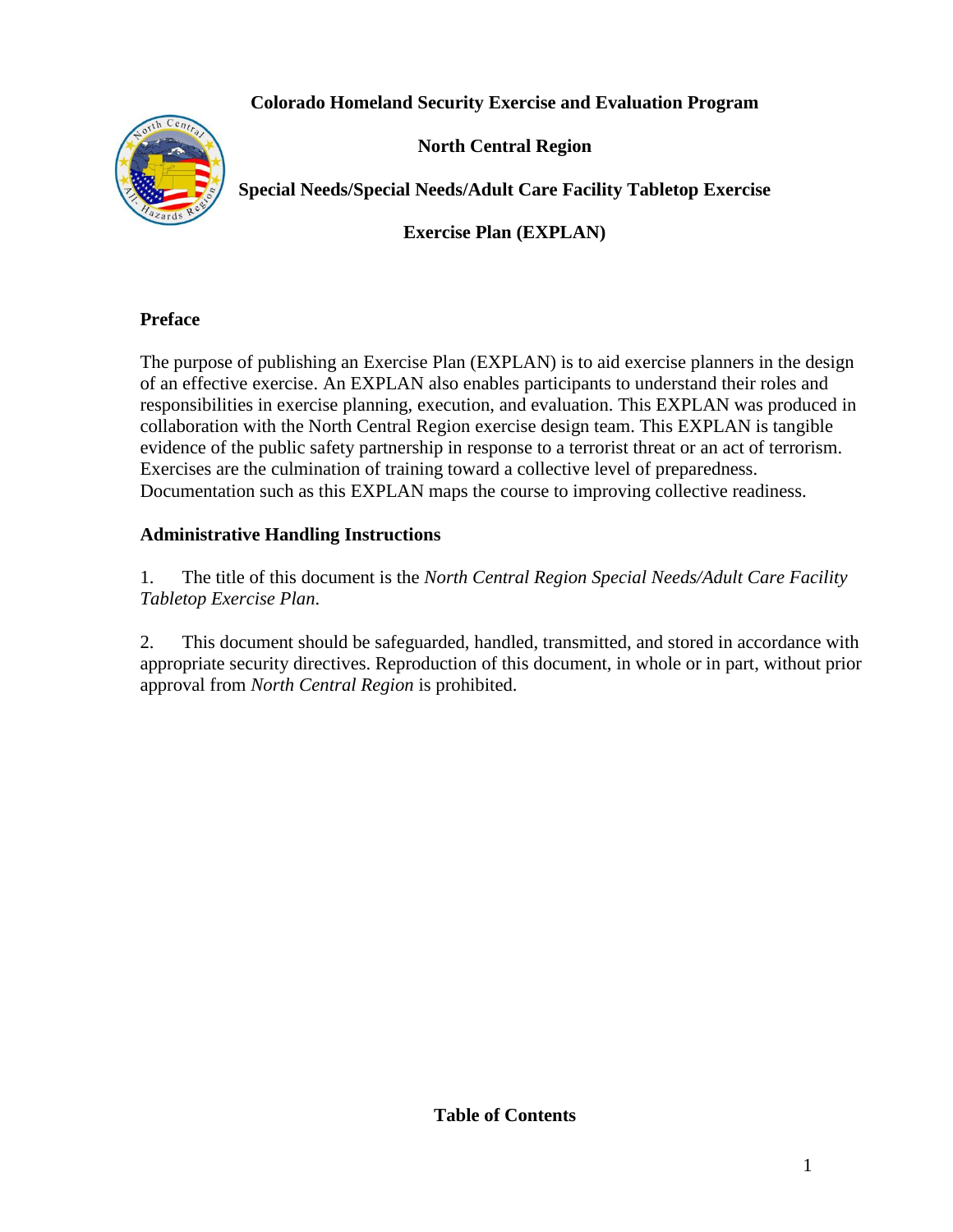# Subject

# Page

# **Part 1. General Information**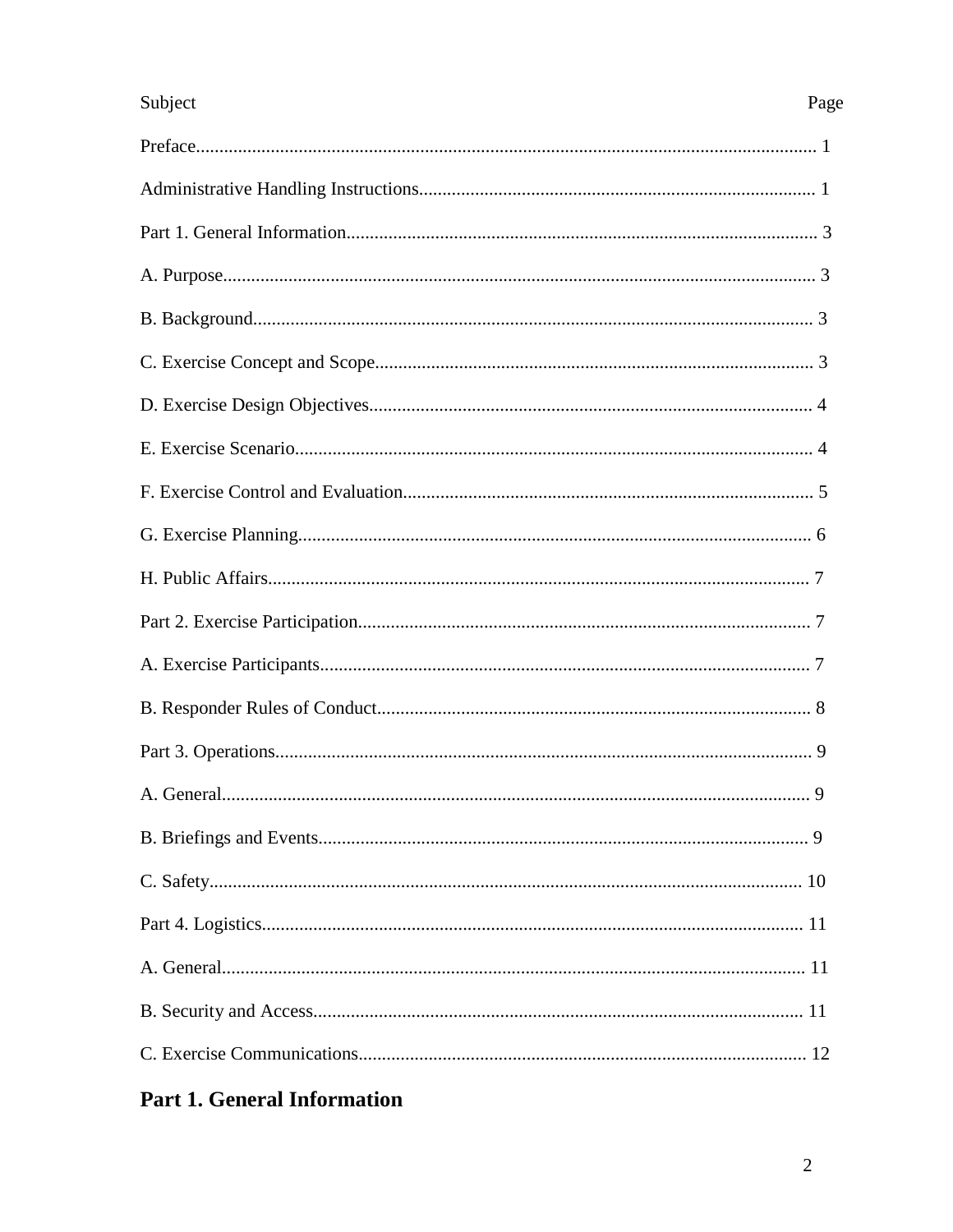### **Purpose**

An Exercise Plan (EXPLAN) gives planners from participating organizations the information necessary to plan, design, and conduct an exercise. It is provided to familiarize appropriate agencies with the community's intent to conduct an interagency exercise, their roles and responsibilities in planning and execution, and the capabilities of the community to respond to an act of terrorism.

This EXPLAN provides planning guidance for the conduct of a tabletop exercise for an adult care facility. This EXPLAN is based on planning factors and estimates available at the time of preparation, and it is subject to modification during final exercise planning and preparation. The Controller and Evaluator (CE) Handbook complements this EXPLAN and provides detailed guidance for conduct of the exercise.

Exercise play is scheduled for four hours, including a post-exercise hot wash, or until the Exercise Director determines that the exercise objectives have been accomplished, and announces the end of the exercise (ENDEX).

### **Background**

North Central Region recognizes its responsibility to protect the public from, and mitigate the consequences of, the hazards associated with acts of terrorism, including the necessity for a properly integrated response in the event of such an incident. With this responsibility in mind, the North Central Region has developed policies and procedures to respond to a terrorism incident and has determined the need to conduct exercises testing these protocols.

#### **Exercise Concept and Scope**

**Scope of Play.** The exercise will be conducted through a tabletop format and will focus on the response efforts of a facility tasked with the care of at-risk populations.

**Assumptions.** Emergency services and facility personnel who respond to incident scenarios will operate in accordance with existing plans, procedures, and practices during this exercise. The goals and objectives of the exercise will be consistent with functional area operations and technical plans and procedures, whenever possible, as long as safety, cost effectiveness, and prudence are not compromised.

**Artificialities.** Exercise artificialities will detract from realism; however, exercise planners and participants accept these artificialities in order to facilitate accomplishment of the exercise objectives. Surrogates may be playing in place of some key decision makers. The surrogates, in most instances, will be junior to the principals they represent. Thus, the surrogates' actions during the exercise may not reflect the same actions that might be taken by their respective principals. The exercise will be played in real time. Some events, however, may require time jumps or may be accelerated to meet exercise objectives.

#### **Design Objectives**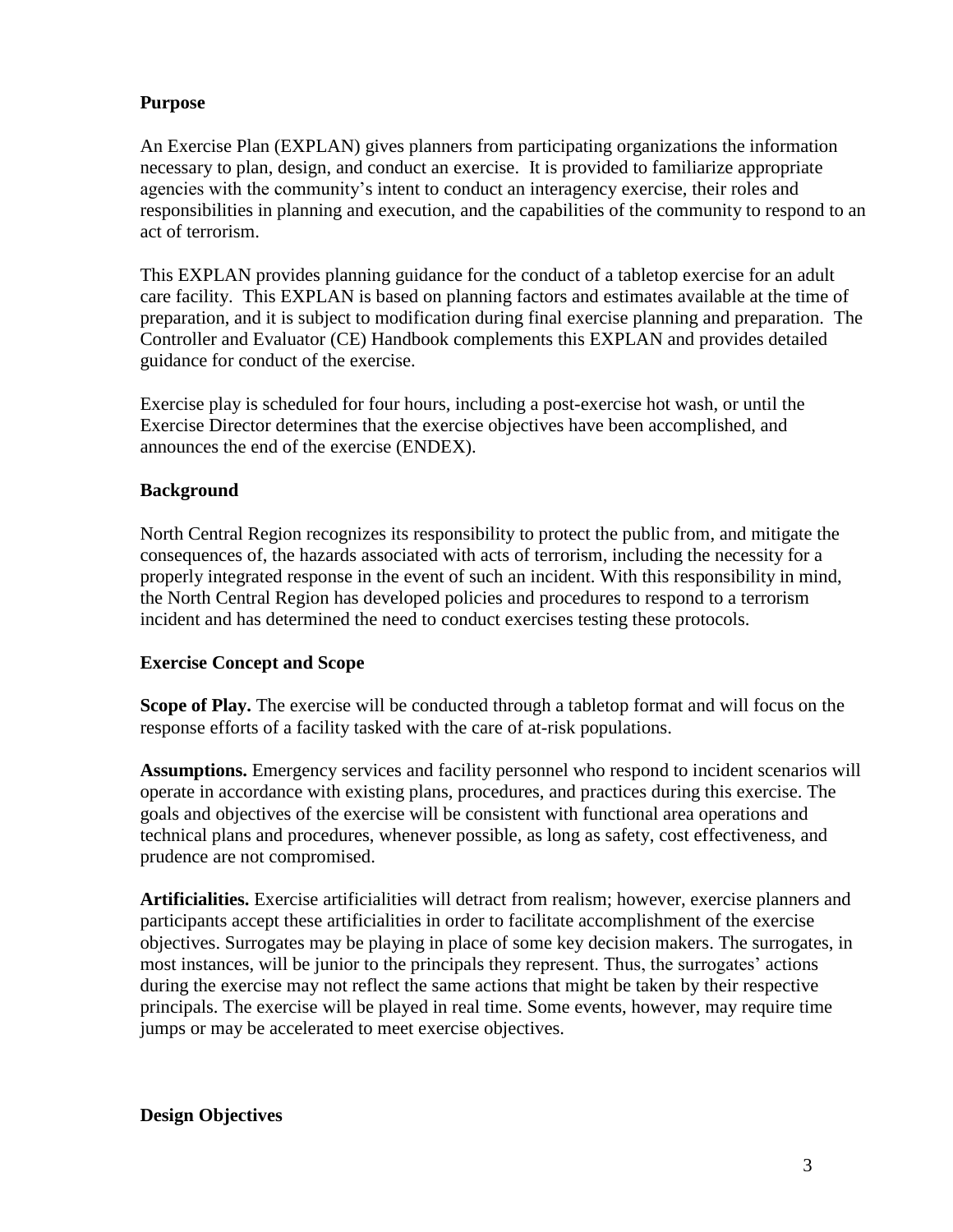The following design objectives were selected by the Special Needs/Adult Care Facility tabletop exercise planning team:

- 1. Test the effectiveness of the facility emergency operations plan.
- 2. Demonstrate communication and coordination among staff.
- 3. Demonstrate coordination activities with outside response agencies.

### **Exercise Scenario**

The following variables were selected by the Special Needs/Adult Care Facility tabletop exercise planning team to be included in this exercise scenario:

- 1. The potential for a facility evacuation or the need to shelter-in-place.
- 2. The potential for the presence of hazardous materials.
- 3. The potential for mass casualties.

**Scenario Tools.** Scenario tools are used to initiate and stimulate the exercise play and inject scenario events. These include a Master Scenario Events List (MSEL) that outlines benchmarks or actions anticipated during the exercise. Part of the MSEL may include scripted messages, known as injects, for introduction into exercise play. A summary timeline is also available for use by controllers and evaluators.

The MSEL has been developed to ensure continuous play during stated exercise hours. If a sufficient level of exercise intensity cannot be maintained as a result of actual play or injects, controllers may stimulate additional player responses to achieve exercise objectives in coordination with the Exercise Director.

**Scenario Confidentiality.** This exercise may pose politically sensitive issues and may portray detailed response plans and potential response shortcomings. Planners and participants must treat exercise-related information as sensitive. Information related to the exercise may not be reproduced or released without the express consent of North Central Region.

This is an unclassified exercise. The control of information is based more on public sensitivity regarding the nature of the exercise than on actual exercise content. To meaningfully evaluate current plans and policies, normal operating procedures are used for all player communications during the exercise. Media guidance is pre-coordinated in the event of public inquiries.

All written or typed material generated during the planning and conduct of this exercise should be treated as sensitive. All material generated during this exercise should be disposed of as sensitive waste when no longer needed to maintain exercise security and confidentiality.

Some exercise material is intended for the exclusive use of exercise planners, controllers, and evaluators; while players may view other material. All exercise participants may view the EXPLAN, but the CE Handbook is not intended for exercise players. All exercise participants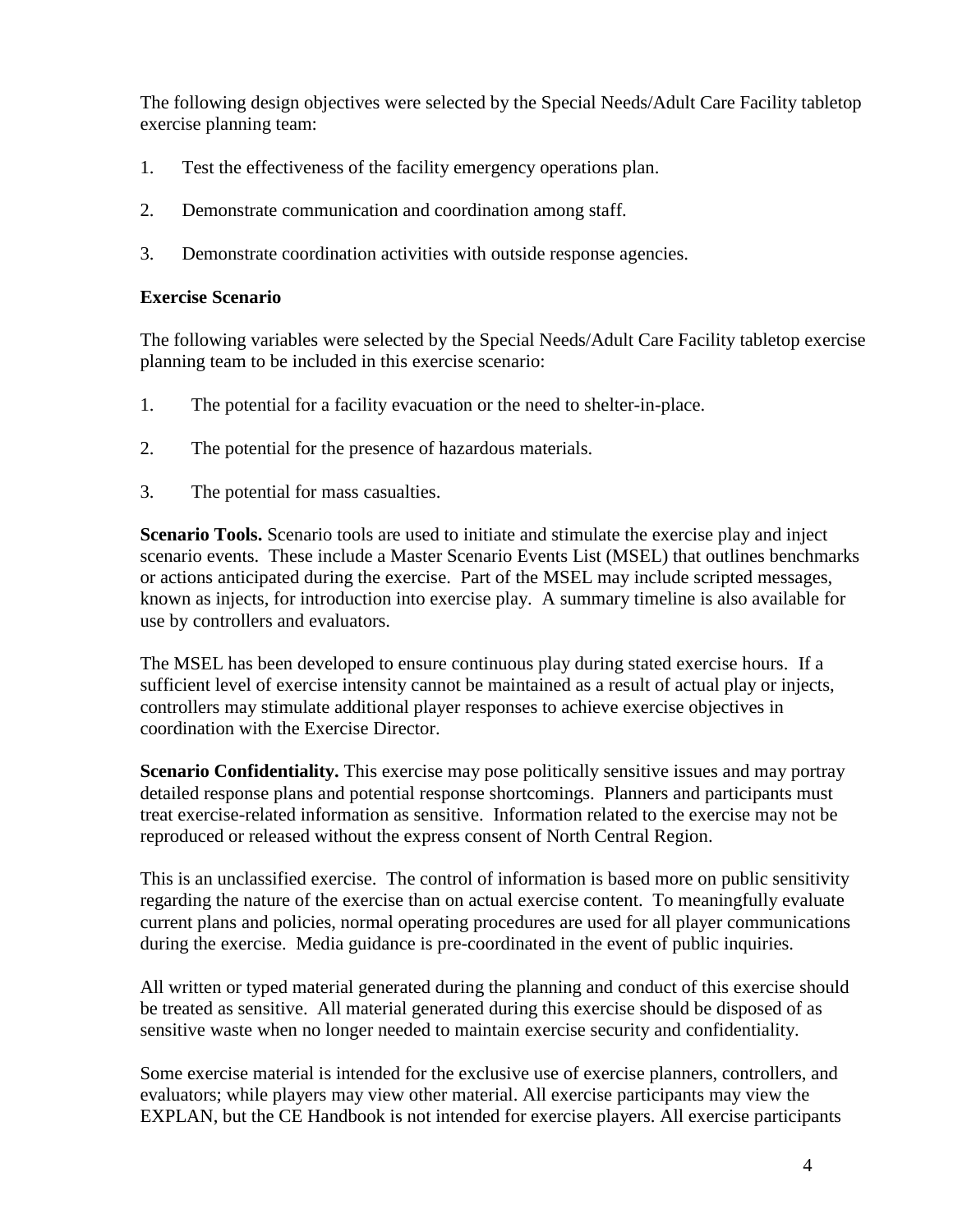should use appropriate guidelines to ensure the proper control of information within their areas and protect this material in accordance with current North Central Region directives.

### **Exercise Control and Evaluation**

**General.** This section describes the exercise control concept and delineates associated responsibilities for the management of exercise activities. The CE Handbook contains more detailed materials, procedures, and guidance designed to aid in the conduct of the exercise.

**Concept for Exercise Control.** An exercise control team will be used to manage exercise play. The scope of play and number of participating agencies will require close cooperation throughout the exercise planning process. An essential element for the successful conduct of this exercise will be the integration of all exercise controllers into a cohesive team.

**Exercise Director and Supporting Controllers.** The overall control of the exercise will be the responsibility of the Exercise Director and the supporting controllers. Controllers will be responsible for monitoring play and injecting designated events to specified players and player organizations. Controllers will act as moderators to explain or clarify the physical surroundings during play. A comprehensive exercise orientation will be provided to controllers during the CE Briefing.

**Media.** Media personnel will be attending the exercise and will be confined to designated media/observer areas.

**Controller Communications.** The principal method of communications for controllers during the exercise will be face-to-face communications. Exercise controllers may also have access to cellular and/or landline phones that will enable them to communicate control information to other exercise controllers.

**Controller Responsibilities.** Controllers will be responsible for monitoring exercise progress and coordinating decisions regarding any deviations or significant changes to the scenario caused by unexpected developments during play. Any changes that impact the scenario or affect other areas of play must be coordinated with the Exercise Director. Each controller will manage exercise play by implementing the MSEL and by functioning, as required, to simulate nonparticipating elements. Controller duties are detailed in the CE Handbook.

**Exercise Safety.** Safety throughout the exercise is paramount. Safety issues are detailed in Part 3 (Operations) of this EXPLAN, including procedures for initiating a response to real-world emergencies.

**Concept of Exercise Evaluation.** This exercise enables participants to assess current response capabilities to an emergency incident, to identify strengths and weaknesses, and to identify future training needs. The exercise will focus on critical decisions, and coordination of outside response assets necessary to respond to an emergency incident. Evaluators will be positioned at functional locations to assist in the overall identification of issues.

**Evaluators.** Evaluators work as a team with controllers and do not interact with players. Evaluators will record events and ensure documentation is submitted for review and inclusion in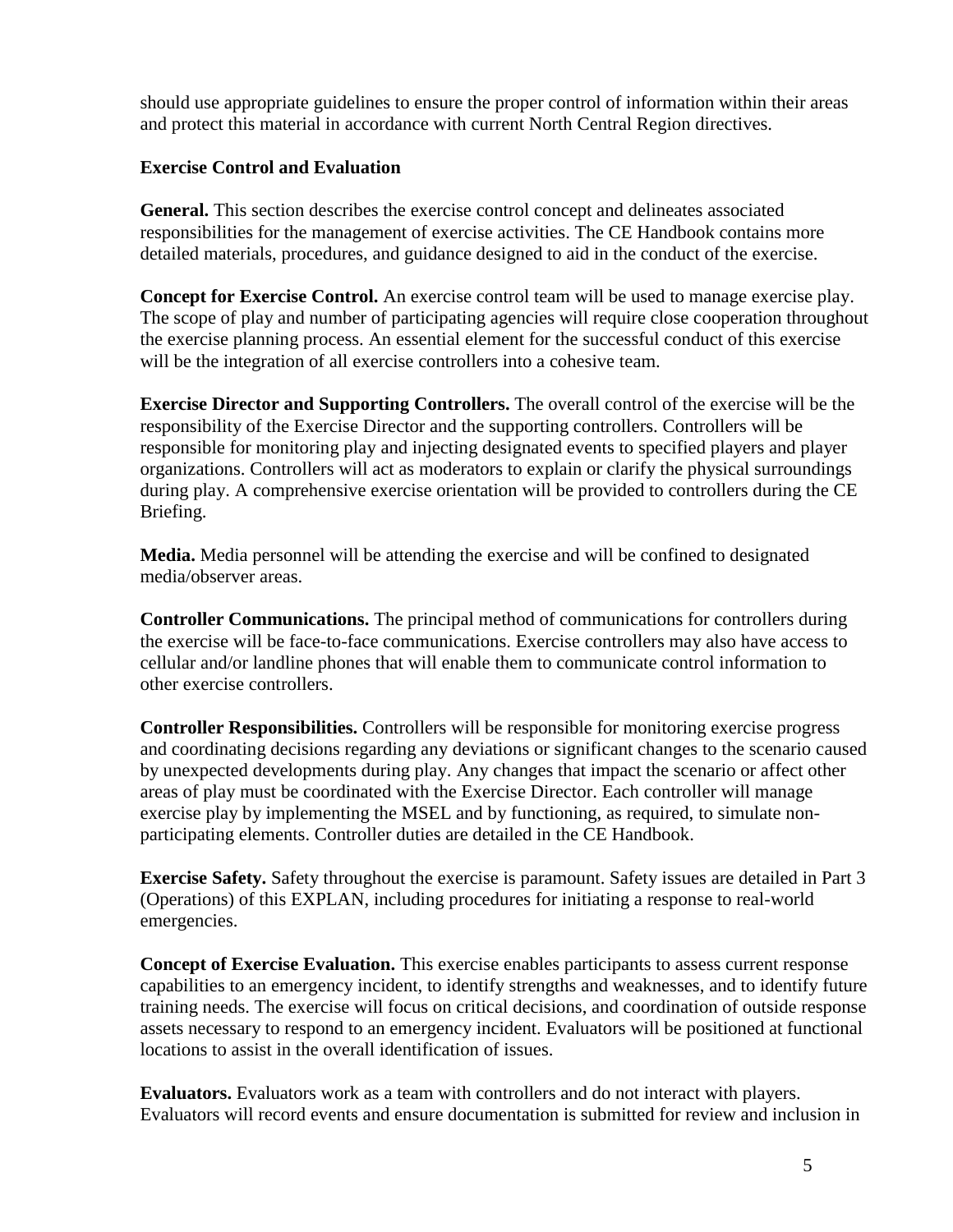the After Action Report (AAR) / Improvement Plan (IP). Evaluators will not interfere with the integrity of the exercise or players. All questions raised during the exercise will be addressed by the onsite controllers.

**Handbooks and Exercise Evaluation Guide (EEG).** The CE Handbook will be used to guide the conduct and evaluation of the exercise. EEGs will be provided to the evaluators to assist in capturing the highlights of this exercise.

# **Exercise Planning**

**Exercise Planning Responsibilities.** The Exercise Director is responsible for the following:

1. During exercise planning and design, ensuring all exercise documentation is coordinated thoroughly with all participating organizations.

2. During the exercise, supervising controller operations, including controller reporting.

**Exercise Planning Team Responsibilities.** To successfully fulfill exercise objectives, the exercise planning team will accomplish the following:

1. Fund selected activities to support the exercise, such as agency participation, facilities and logistics requirements.

2. Coordinate the exercise, administration, and technical planning input, including planning meetings conducted to ensure planning milestones are met.

3. Write, coordinate, and distribute the EXPLAN as well as changes and supplements thereto.

4. Develop, coordinate, and distribute an MSEL and supporting event implementers that will detail controller inputs for the exercise.

5. Develop an exercise briefing for presentation that will keep controllers, planners, and senior officials in participating agencies informed on the background and status of the exercise.

6. Schedule, coordinate, and conduct the Player Hot Wash shortly after the exercise.

7. Collect, consolidate, and coordinate exercise evaluation comments for inclusion in an AAR/IP that will include observations, lessons learned/best practices, and recommendations for improvement of response policies and procedures.

8. Provide videotape documentation of the exercise if desired.

9. Develop the necessary documentation for the conduct of the exercise.

10. Act as the central point of coordination for the participating planners.

11. Facilitate and provide input during the CE Debriefing following the exercise.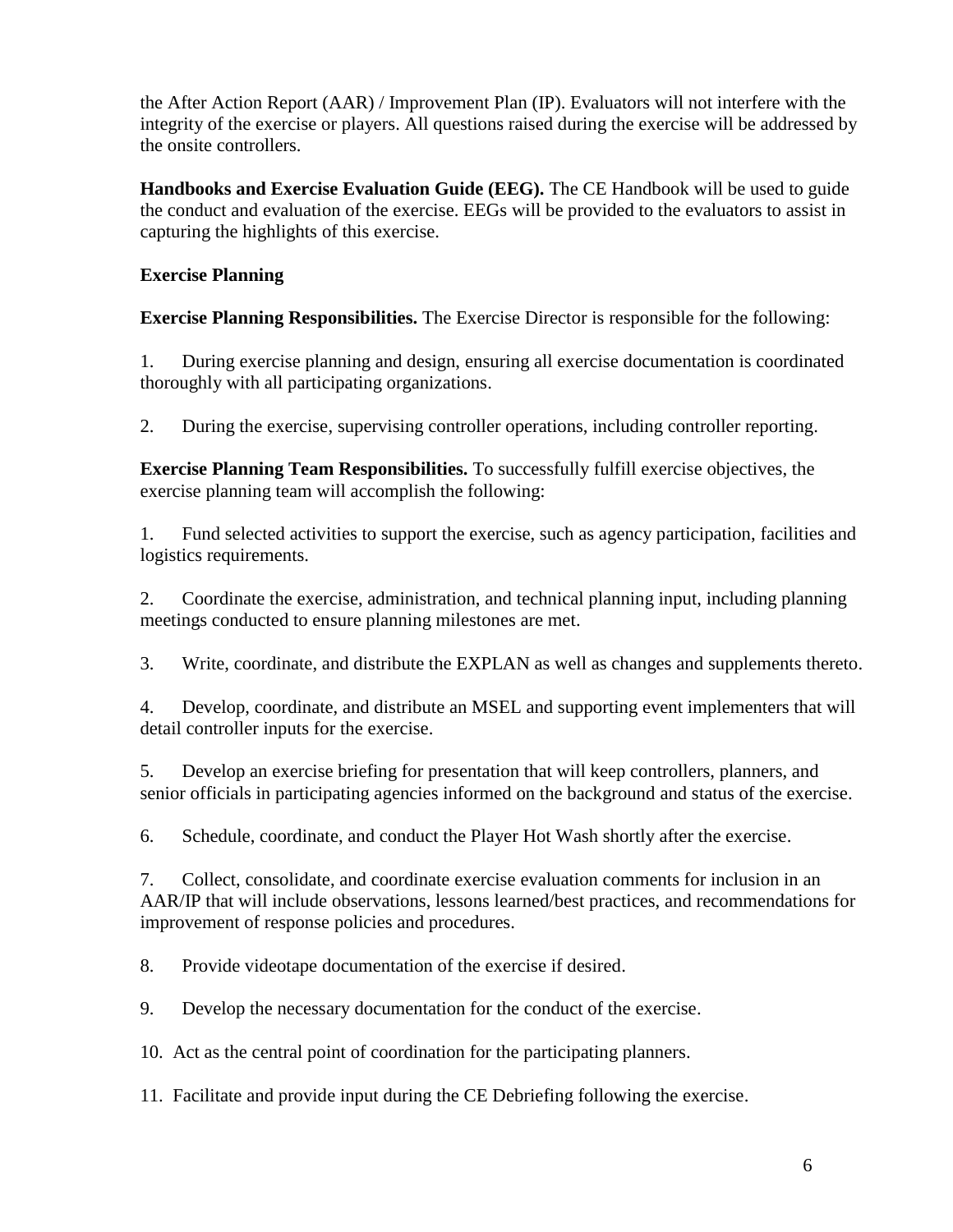12. Conduct training for exercise players, controllers, and evaluators.

# **Public Affairs**

The Special Needs/Adult Care Facility tabletop exercise offers participants the opportunity to demonstrate an increased readiness to deal with emergency incidents. Any public safety exercise may be a newsworthy event. Special attention must be given to the needs of the news media, allowing them to get as complete and accurate a story as possible, but ensuring their activities do not impact the realism of the exercise or compromise safety or the exercise objectives.

The North Central Region is responsible for disseminating public information in advance of the exercise, and will coordinate this function. Media personnel will be treated as observers and will follow observer guidelines. Media personnel will only enter the exercise play area with assigned escorts.

# **Part 2. Exercise Participation**

### **Exercise Participants**

**Players.** Players are facility/agency personnel who have an active role in responding to such an emergency by performing their regular roles and responsibilities during exercise play. Players initiate actions that will control and mitigate the simulated emergency.

**Controllers.** Controllers are exercise participants who plan and manage the exercise play; setup and operate the exercise incident site; and act in the roles of response individuals and agencies not actually playing in the exercise. Controllers provide key data to players and may prompt or initiate certain player actions to ensure exercise continuity. *Controllers are the only participants who will provide information or direction to the players.* Controllers may employ compressed time to ensure exercise continuity and completion. All controllers will be accountable to the Exercise Director. A controller may also serve as an evaluator.

**Evaluators.** Evaluators are chosen from various agencies to evaluate and comment on designated functional areas of the exercise. Evaluators are chosen based on their expertise in the functional area(s) they review during the exercise. Evaluators have a passive role in the exercise and only note the actions of players; they do not interfere with the flow of the exercise.

**Observers.** Observers view all or selected portions of exercise play. Observers do not participate in exercise play or in exercise control functions.

| <b>Participating Organizations</b> |  |  |
|------------------------------------|--|--|
| <b>Facility/Facilities</b>         |  |  |
|                                    |  |  |
|                                    |  |  |
|                                    |  |  |
| <b>Local Government Agencies</b>   |  |  |
|                                    |  |  |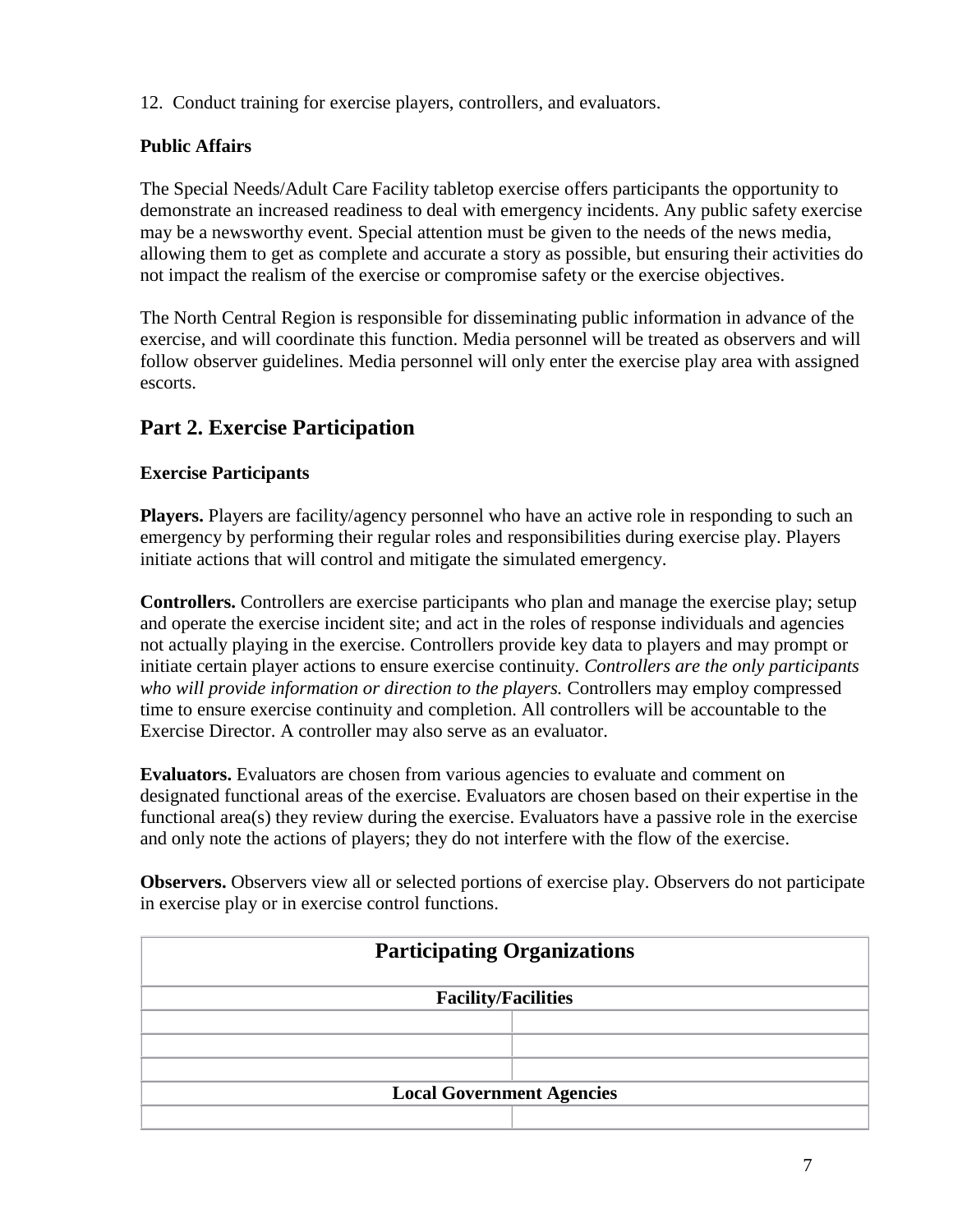

# **Player/Responder Rules of Conduct**

1. If an actual emergency occurs during the exercise, controllers will immediately suspend exercise play and evaluate the situation. The Exercise Director will then decide if the exercise can be safely resumed.

2. Players will not have prior knowledge of the scenario. If a player gains knowledge of the scenario before the exercise, an exercise controller should be notified so appropriate actions can be taken to ensure a valid evaluation.

3. Act in a professional manner at all times.

4. Understand the scope of the exercise. If players are unsure about a certain organization or agency's participation in the exercise, a controller should be notified to clarify the situation.

5. If parts of the scenario seem implausible, do not complain. Recognize that the exercise has objectives that must be satisfied and may require doing things that may not be as realistic as we would like.

6. Do not engage in casual conversations with the controllers. When given a question, players should give a short, concise answer. If players are busy and cannot immediately respond, they should report back with an answer at the earliest possible time.

7. Do not engage in conversations with evaluators.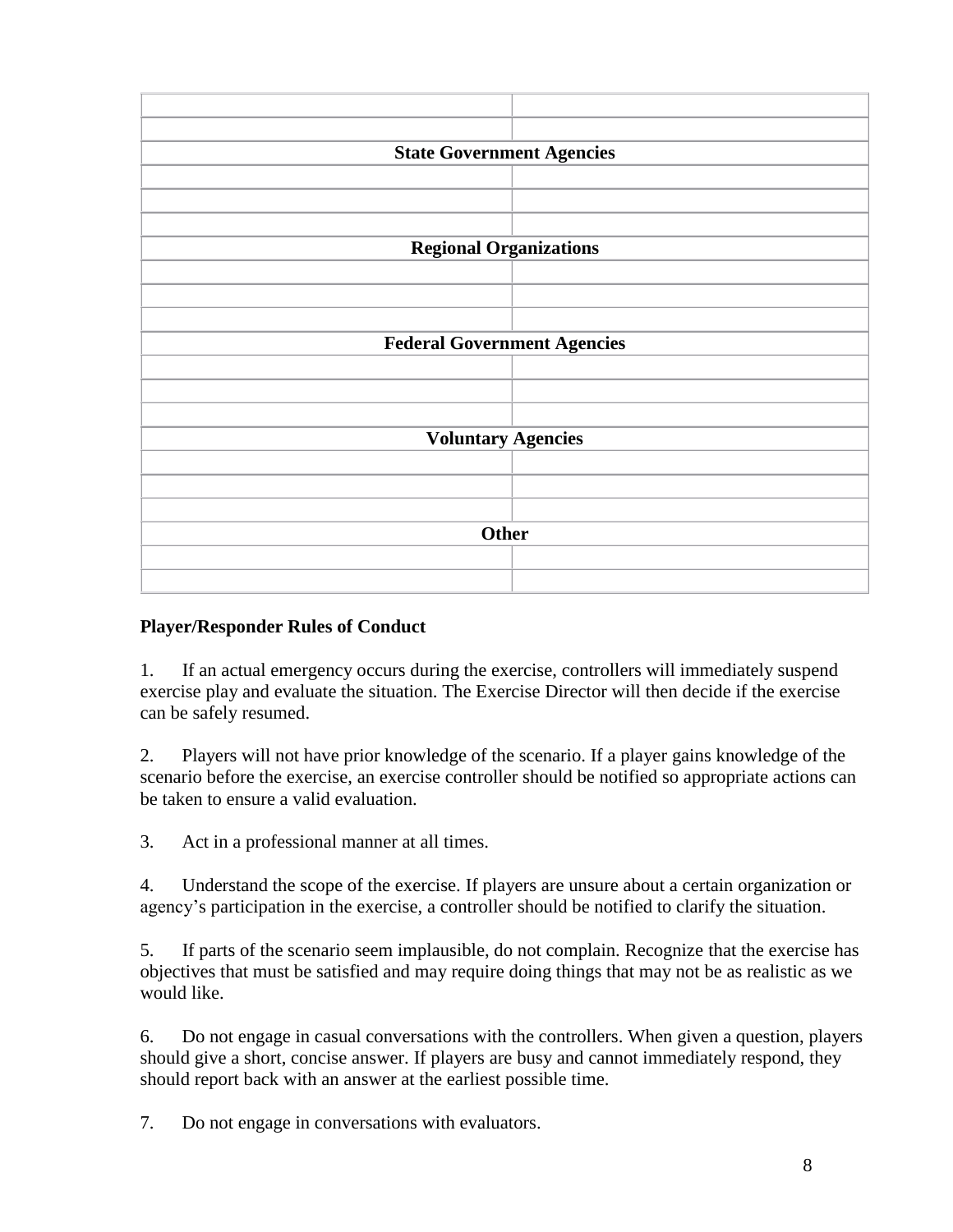8. Maintain a log of actions, when possible. Many times, this log may include documentation of activities missed by a controller or evaluator.

9. Respond to exercise events and information as if the emergency were real.

10. Act as if simulated hazardous conditions are real. Adhere to all usual industrial/health protection controls for the simulated hazard(s) presented by the exercise scenario.

11. Controllers will only give players information they are specifically designated to disseminate from their assigned functional area. Players are expected to obtain other necessary information through existing emergency information channels.

12*.* Precede and follow all radio/telephone exercise messages and communications, where applicable, with the phrase, *"This is an Exercise."*

13. In some cases, it may be necessary to exercise controller prerogative of countermanding player actions to preserve the continuity and objectives of the exercise. Players must accept the controller's word as final and proceed with play.

# **Part 3. Operations**

## **General**

The Special Needs/Adult Care Facility tabletop exercise is a limited duration exercise of not more than four hours. The actions of participating agencies will be in response to events outlined in the Master Scenario Events List (MSEL). The MSEL is limited in scope, serving as a catalyst for initial actions and as a list of projected operational milestones. The MSEL allows the exercise control staff to ensure the exercise stays on track and objectives are met. The Exercise Director and controllers may identify additional actions or adjustments required during the exercise to guide play to ensure these objectives are met.

# **Briefings and Events**

**Controller and Evaluator Orientation Briefing.** A comprehensive Controller/Evaluator (CE) Briefing will be conducted the day before the exercise. Each controller and evaluator is required to attend this session, plus any specialized training required, to learn all assigned responsibilities. This is also the time for controllers and evaluators to get acquainted and address in advance any issues that might arise during the exercise.

**Exercise Play.** Following introduction of the exercise scenario, play will proceed as per the MSEL and in accordance with established plans and procedures of player/responder agencies. The exercise will conclude at the direction of the Exercise Director and on the substantial completion of operations and attainment of the exercise objectives. A Player Hot Wash for exercise participants will take place immediately after the exercise. A debriefing for controllers and evaluators will occur the following day. The exercise schedule is included as an appendix to this EXPLAN. The following are some exercise guidelines:

1. Controllers and evaluators will check-in one hour prior to the start of the exercise.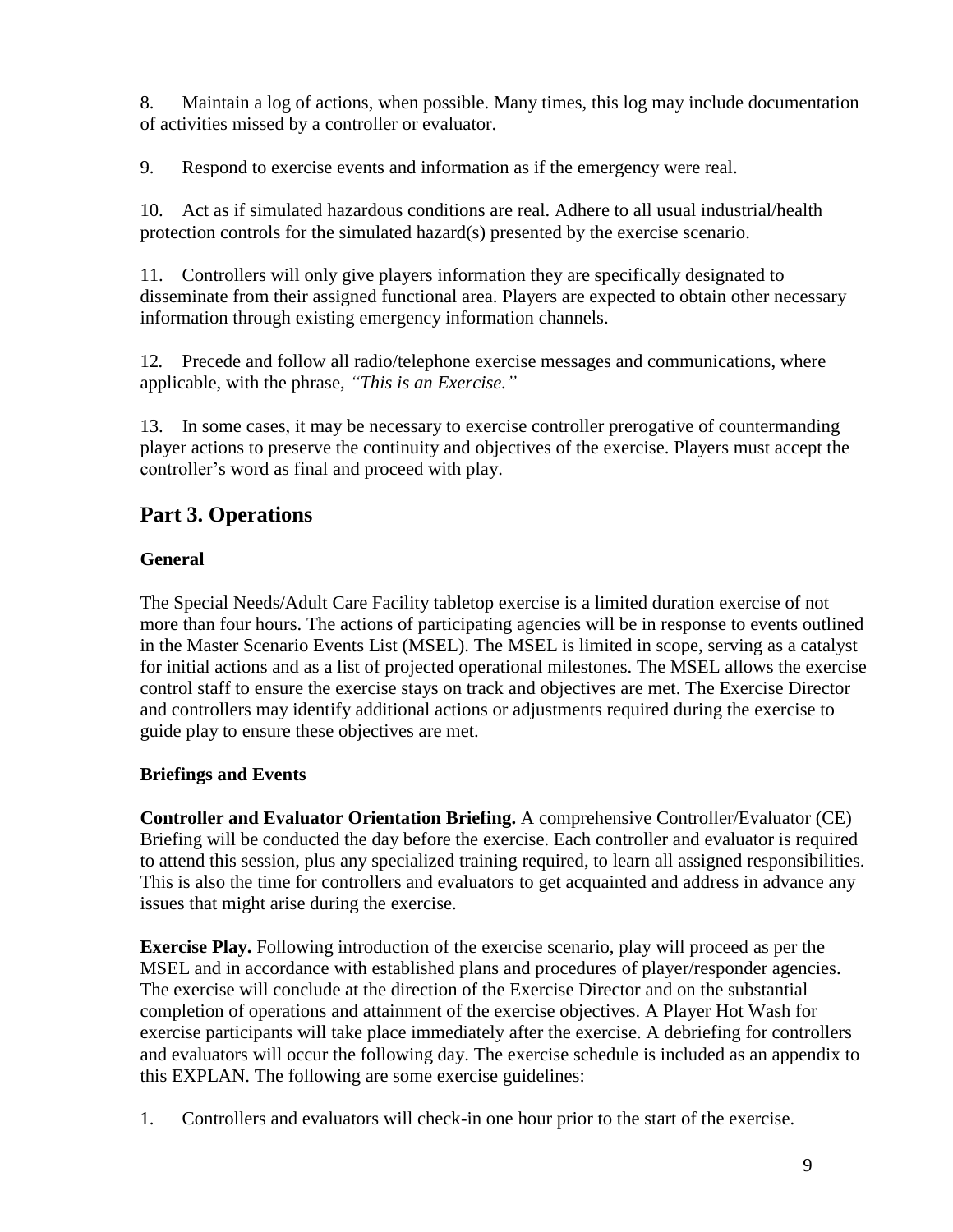2. Exercise play will not be halted for player breaks or, where occurring, shift changes.

**Player Hot Wash.** This block of time is provided immediately following each exercise to gather the first impressions of participants about exercise conduct and play. Observers are not encouraged to attend, unless by specific invitation of exercise officials. Controllers and evaluators are encouraged to attend because they may find the information useful for the completion of controller notes and evaluation forms.

**Controller, Evaluator, and Senior Agency Official Debriefing.** This debriefing is a forum for representatives to review the exercise, build an overall timeline of events, and coordinate to complete a draft version of the After Action Report and Improvement Plan (AAR/IP). It will be a facilitated discussion covering each functional area and the exercise process. Breakout sessions by functional groups will follow the facilitated discussion in order to build a timeline of events and initiate development of the AAR/IP.

# **Safety**

All participating organizations recognize the importance of conducting an exercise activity as safely as possible.

**Exercise Controllers.** All exercise controllers will serve as safety observers during the exercise.

**Exercise Safety Requirements (General).** Participant safety takes priority over exercise events. Although the organizations involved with the exercise come from various agencies, they share the basic concept of ensuring a safe and healthful workplace for their personnel. In addition, aspects of emergency response are dangerous. Professional health and safety ethics should guide all participants to operate in their assigned roles in the safest manner possible. The following general requirements apply to the exercise:

1. All exercise controllers will serve as safety observers while exercise activities are under way.

2. It is the responsibility of every person associated with the exercise to stop play if, in his or her opinion, a real safety problem exists. Once the problem is corrected, exercise play can then be restarted.

3. All organizations will comply with their respective environmental, health, and safety plans and procedures, as well as all appropriate Federal, State, and local environmental health and safety regulations.

**Accident Reporting.** All injuries, incidents, and accidents, regardless of severity, will be reported immediately to the nearest controller. Anyone observing a participant who is seriously ill or injured will first advise the nearest controller and then render first aid, if possible, provided the aid given does not exceed his or her training.

**Alcohol.** Alcohol consumption will not be allowed during the exercise. If a controller detects the presence of alcohol on a participant or if a participant is believed to be under the influence, the controller will remove the participant from the exercise and report the participant to his or her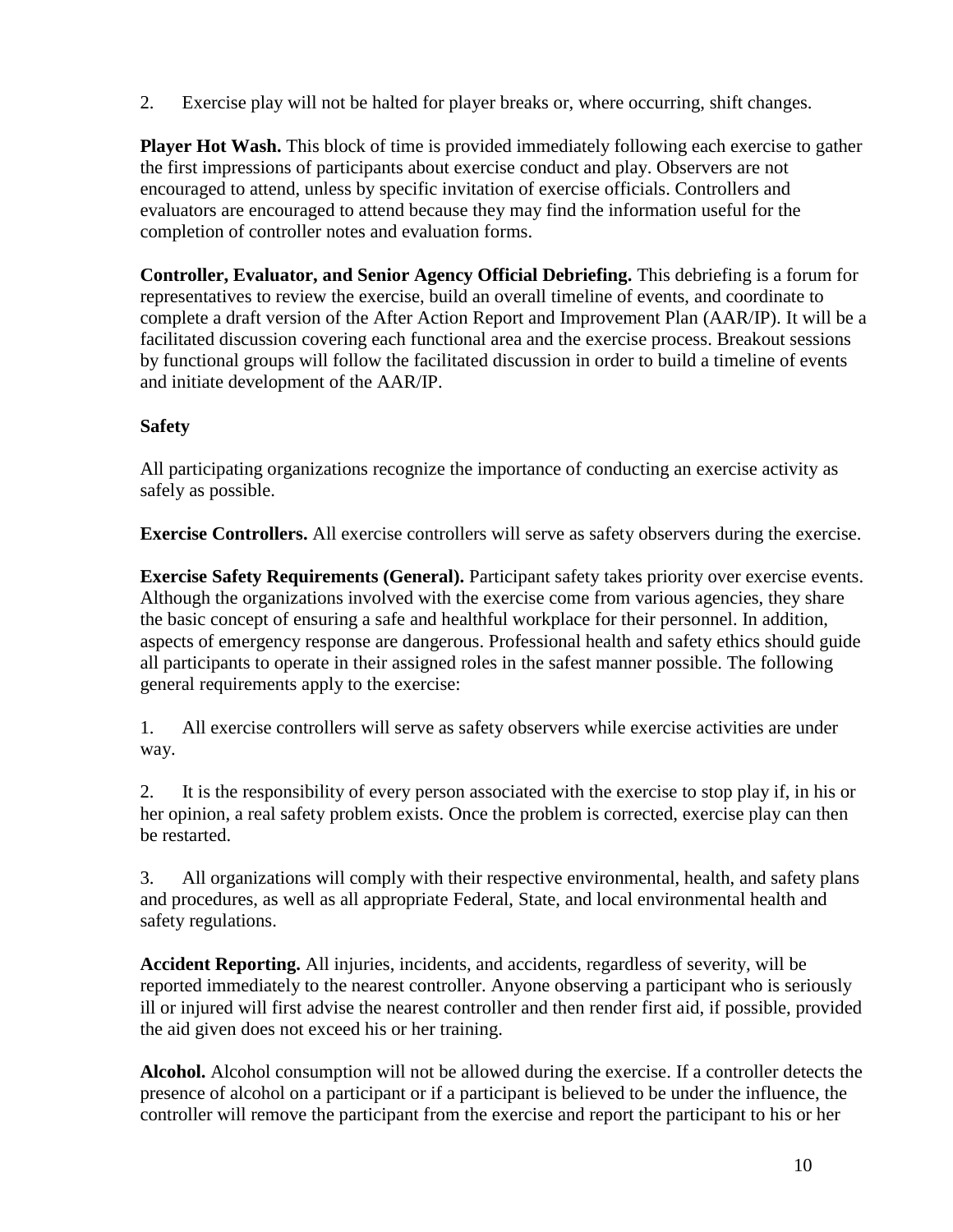supervisor for appropriate follow-on action.

**Prescription Medication.** Participants taking prescription medication will report this information through their chain of command. Supervisors should inform the exercise safety controller of the decision to allow such an individual to participate.

**Illegal Drugs.** The use of illegal drugs is prohibited. If a controller detects the presence of drugs on a participant or if a participant is believed to be under the influence, the controller will remove the participant from the exercise and report the participant to his or her supervisor for appropriate follow-on action.

# **Part 4. Logistics**

### **General**

This section specifies tasks to support exercise preparation, conduct, and/or evaluation. This plan includes notification of controllers, obtainment of briefing rooms/classrooms, communications requirements, meals, transportation, and facility security access.

**Parking and Transportation.** Controllers and evaluators will be responsible for transportation coordination to their respective exercise locations. Parking will be available.

Lunch. Food and refreshments will be available for the convenience of all exercise personnel.

**Restroom Facilities.** Restroom facilities will be located onsite for use during the exercise.

**Cleanup and Restoration.** Following the exercise, controllers, evaluators, and players will begin cleanup operations to restore the area to pre-exercise conditions. All agencies assist in these efforts.

**Recording and Documenting Activities.** Media camera crews or still photographers may be operating throughout the exercise. All participants should be advised of their presence and instructed to cooperate fully.

### **Security and Access**

**General.** Only authorized personnel will be permitted access into the exercise play areas. The site security team will be responsible for maintaining the integrity of the exercise site and any other security requirements that may arise during preparation or conduct of the exercise. This is an *unclassified* exercise; however, participants must take appropriate security measures to safeguard information and material they deem sensitive throughout the exercise.

**Responsibilities.** The Exercise Director and exercise planning team are responsible for establishing policies, concepts, and standards for the exercise. Each participating organization should follow its internal security procedures, augmented as necessary, in order to comply with exercise requirements.

**Visitor Coordination.** Each organization with observers/visitors should coordinate with the